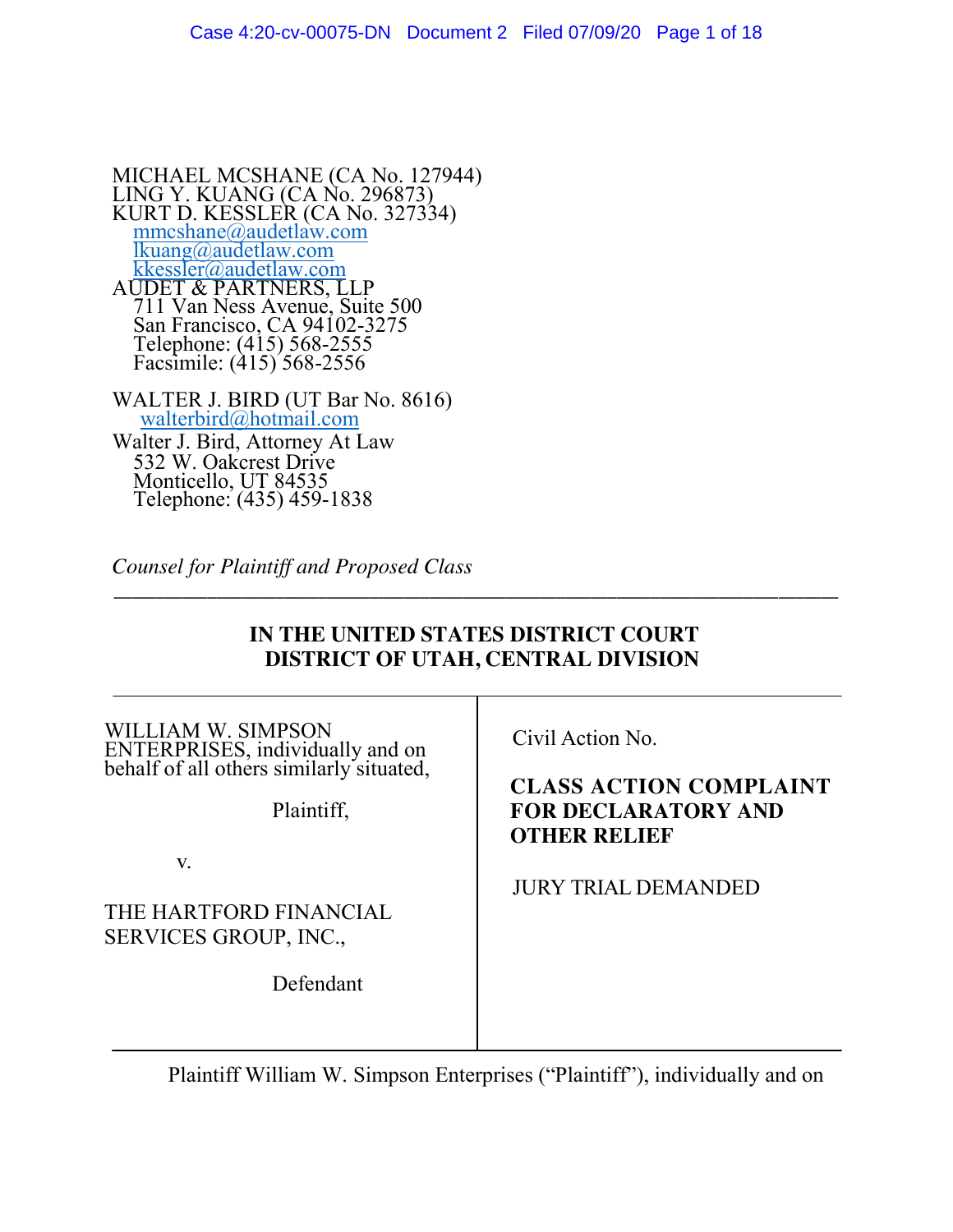behalf of all others persons similarly situated, by Plaintiff's undersigned attorneys, for Plaintiff's Complaint against Defendant The Hartford Financial Services Group, Inc. ("Defendant"), alleges as follows:

#### **NATURE OF THE ACTION**

1. This is a class action seeking declaratory relief and consequential damages arising out of Plaintiff and the putative class members' contracts of insurance with the Defendant.

2. To protect its business in the event that it suddenly had to suspend operations for reasons outside of its control, or if it had to act in order to prevent further property damage, Plaintiff purchased insurance coverage with Defendants for multiple properties.

3. In light of the COVID-19 global pandemic and state, tribal, and local orders mandating that Plaintiff's businesses close, Plaintiff shut its doors for customers on March 26, 2020.

4. As a result, Plaintiff seeks relief in this action individually, and on behalf of all of Defendant's customers nationwide that have been improperly denied business loss insurance claims by Defendant.

#### **JURISDICTION AND VENUE**

Page 1 COMPLAINT FOR DECLARATORY JUDGMENT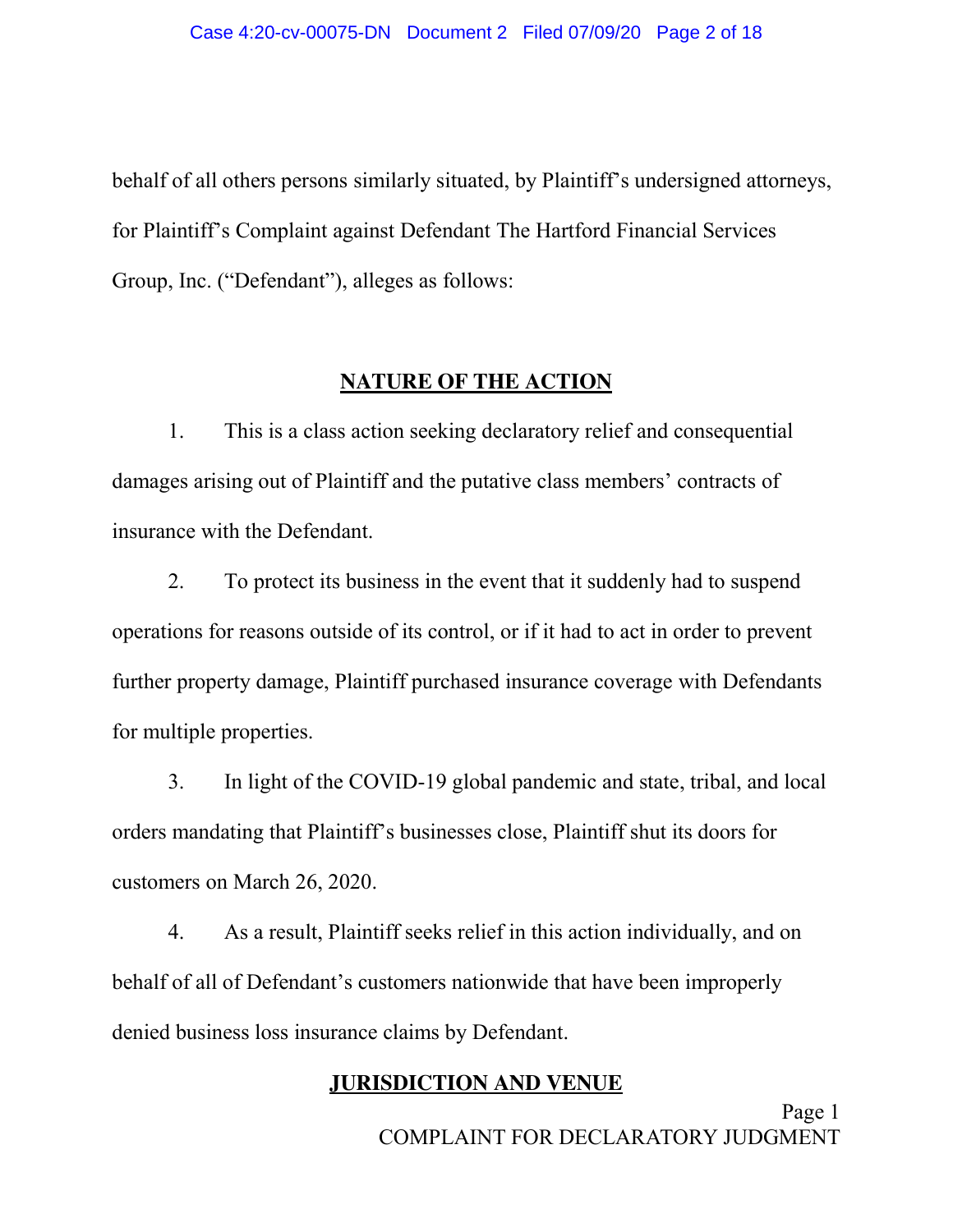5. This Court has jurisdiction over this action pursuant to 28 U.S.C. § 1332, because Defendant and at least one member of the Class are citizens of different states and because: (a) the class consists of at least 100 members; (b) the amount in controversy exceeds \$5,000,000 exclusive of interests and costs; and (c) no relevant exceptions apply to this claim.

6. Venue is proper in this District under 28 U.S.C. § 1391, because a substantial portion of the acts and conduct giving rise to the claims occurred within the District.

7. In connection with the acts, conduct and other wrongs alleged herein, Defendants either directly or indirectly used the means and instrumentalities of interstate commerce, including but not limited to the United States mails, interstate telephone communications, and the facilities of the national securities exchange.

#### **PARTIES**

8. At all relevant times, Plaintiff William W. Simpson Enterprises is a resident of Utah.

9. At all relevant times, Defendant The Hartford Financial Services Group, Inc. is a Delaware corporation headquartered in Hartford, Connecticut. Defendant is an insurance company that provides automobile, home, and business insurance to customers throughout the country.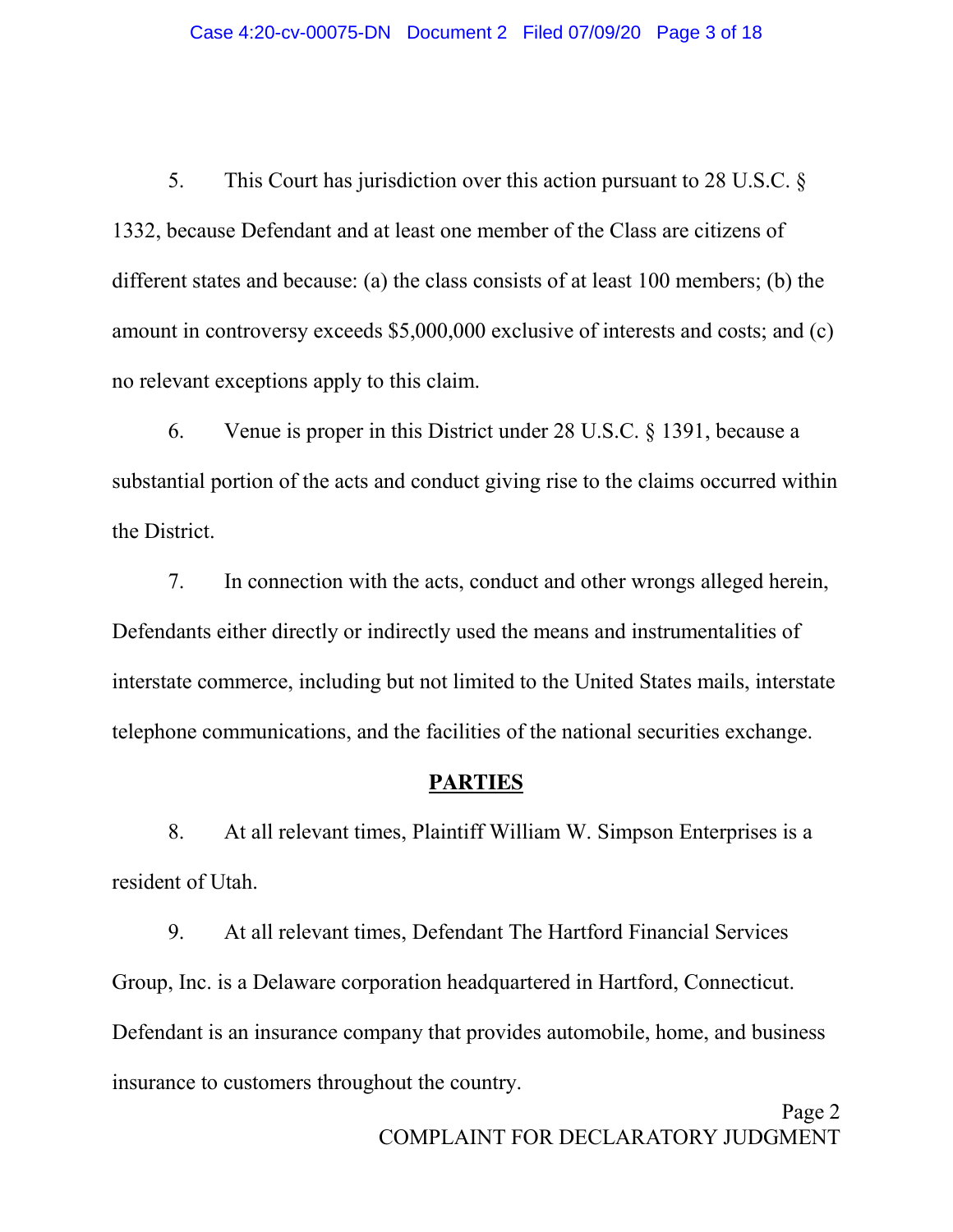#### **SUBSTANTIVE ALLEGATIONS**

#### **A. Insurance Coverage**

10. On or about June 1, 2019 Defendant renewed a contract of insurance with Plaintiff, whereby Plaintiff agreed to make premium payments to Defendant in exchange for Defendant's promise to indemnify the Plaintiff for losses, including, but not limited to, business income losses at two properties in Bluff, Utah (hereinafter "Insured Properties").

11. The Insured Properties include a gift shop, art gallery, and a restaurant.

12. The Insured Properties are covered under a policy issued by Defendant with policy number 34SBAPJ9265 (hereinafter "Policy").

13. The Policy is currently in full effect, providing property, business personal property, business income, and additional coverages between the period of June 1, 2019 to June 1, 2020.

14. Plaintiff faithfully paid premiums of \$13,027 yearly to Defendant specifically to provide additional coverages in the event of business closures.

15. Plaintiff made a Policy claim on March 17, 2020.

16. The Policy claim was denied on April 3, 2020.

#### **B. The Coronavirus Pandemic**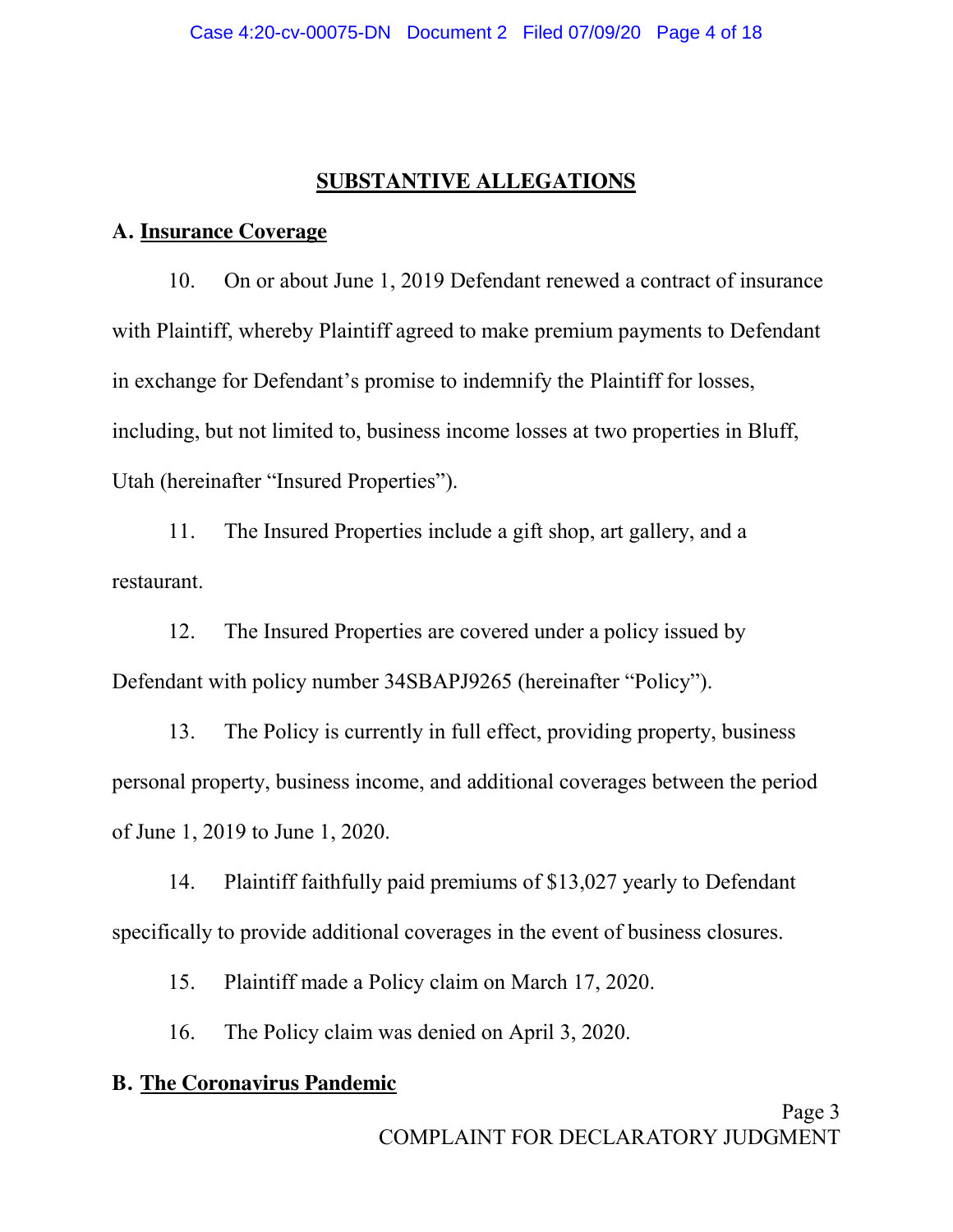17. The scientific community, and those personally affected by the virus, recognize the Coronavirus, later labeled COVD-19 by the WHO (hereinafter "COVID-19"), as a cause of real physical loss and damage. It is clear that contamination of the Insured Properties would be a direct physical loss requiring remediation to clean the surfaces of the restaurant.

18. The Center for Disease Control ("CDC") has issued a guidance that gatherings of more than 10 people must not occur. *See* 

[https://www.cdc.gov/coronavirus/2019-ncov/community/large-events/mass](https://www.cdc.gov/coronavirus/2019-ncov/community/large-events/mass-gatherings-ready-for-covid-19.html)[gatherings-ready-for-covid-19.html](https://www.cdc.gov/coronavirus/2019-ncov/community/large-events/mass-gatherings-ready-for-covid-19.html) (last visited on April 21, 2020).

19. The virus that causes COVID-19 remains stable and transmittable in aerosols for up to three hours, up to four hours on copper, up to 24 hours on cardboard, and up to two to three days on plastic and stainless steel. *See*  [https://www.nih.gov/news-events/news-releases/new-coronavirus-stable-hours](https://www.nih.gov/news-events/news-releases/new-coronavirus-stable-hours-surfaces)[surfaces](https://www.nih.gov/news-events/news-releases/new-coronavirus-stable-hours-surfaces) (last visited on April 21, 2020).

20. COVID-19, by not just physically adhering to surfaces but also causing risk of death, has caused physical damage rendering property unusable.

21. China, Italy, France, and Spain have implemented the cleaning and fumigating of public areas prior to allowing them to re-open publicly due to the intrusion of microbials.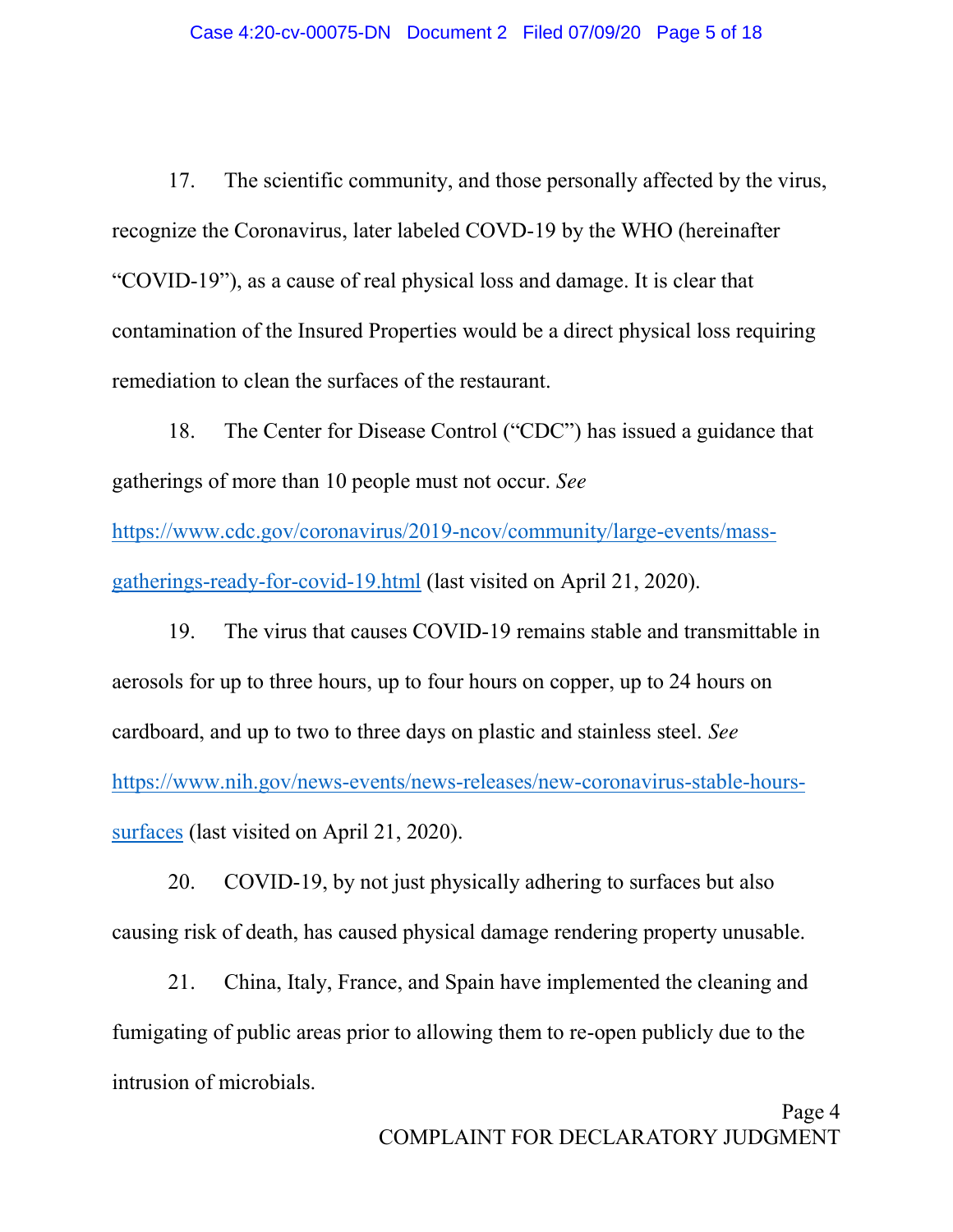# **C. Civil Authority**

22. On March 6, 2020, Utah Governor Gary Herbert declared a state of emergency in Utah. *See* [https://rules.utah.gov/wp-content/uploads/Utah-Executive-](https://rules.utah.gov/wp-content/uploads/Utah-Executive-Order-No.-2020-1.pdf)[Order-No.-2020-1.pdf](https://rules.utah.gov/wp-content/uploads/Utah-Executive-Order-No.-2020-1.pdf) (last visited on April 21, 2020).

23. On March 13, President Donald Trump declares a national emergency in response to COVID-19. *See* [https://www.whitehouse.gov/presidential](https://www.whitehouse.gov/presidential-actions/proclamation-declaring-national-emergency-concerning-novel-coronavirus-disease-covid-19-outbreak/)[actions/proclamation-declaring-national-emergency-concerning-novel](https://www.whitehouse.gov/presidential-actions/proclamation-declaring-national-emergency-concerning-novel-coronavirus-disease-covid-19-outbreak/)[coronavirus-disease-covid-19-outbreak/](https://www.whitehouse.gov/presidential-actions/proclamation-declaring-national-emergency-concerning-novel-coronavirus-disease-covid-19-outbreak/) (last visited on April 21, 2020).

24. On March 16, 2020, the Utah Department of Health issued a public health emergency and limited services and businesses ("the Order"). *See*  <https://abc.utah.gov/documents/Public%20Health%20Order%20SL%20Co.pdf> (last visited April 21, 2020).

25. Among other things, the Order announced that all Utah restaurants and bars must close to dine-in customers.

26. On March 20, 2020, the Navajo Nation issued Public Health Emergency Order No. 2020-03 – a stay at home/shelter in place order for all residents of the Navajo Nation. *See* [https://www.navajo-](https://www.navajo-nsn.gov/News%20Releases/NNDOH/2020/March/NDOH%20Public%20Health%20Emergency%20Order%202020-003%20Dikos%20Ntsaaigii-19.pdf)

[nsn.gov/News%20Releases/NNDOH/2020/March/NDOH%20Public%20Health%](https://www.navajo-nsn.gov/News%20Releases/NNDOH/2020/March/NDOH%20Public%20Health%20Emergency%20Order%202020-003%20Dikos%20Ntsaaigii-19.pdf)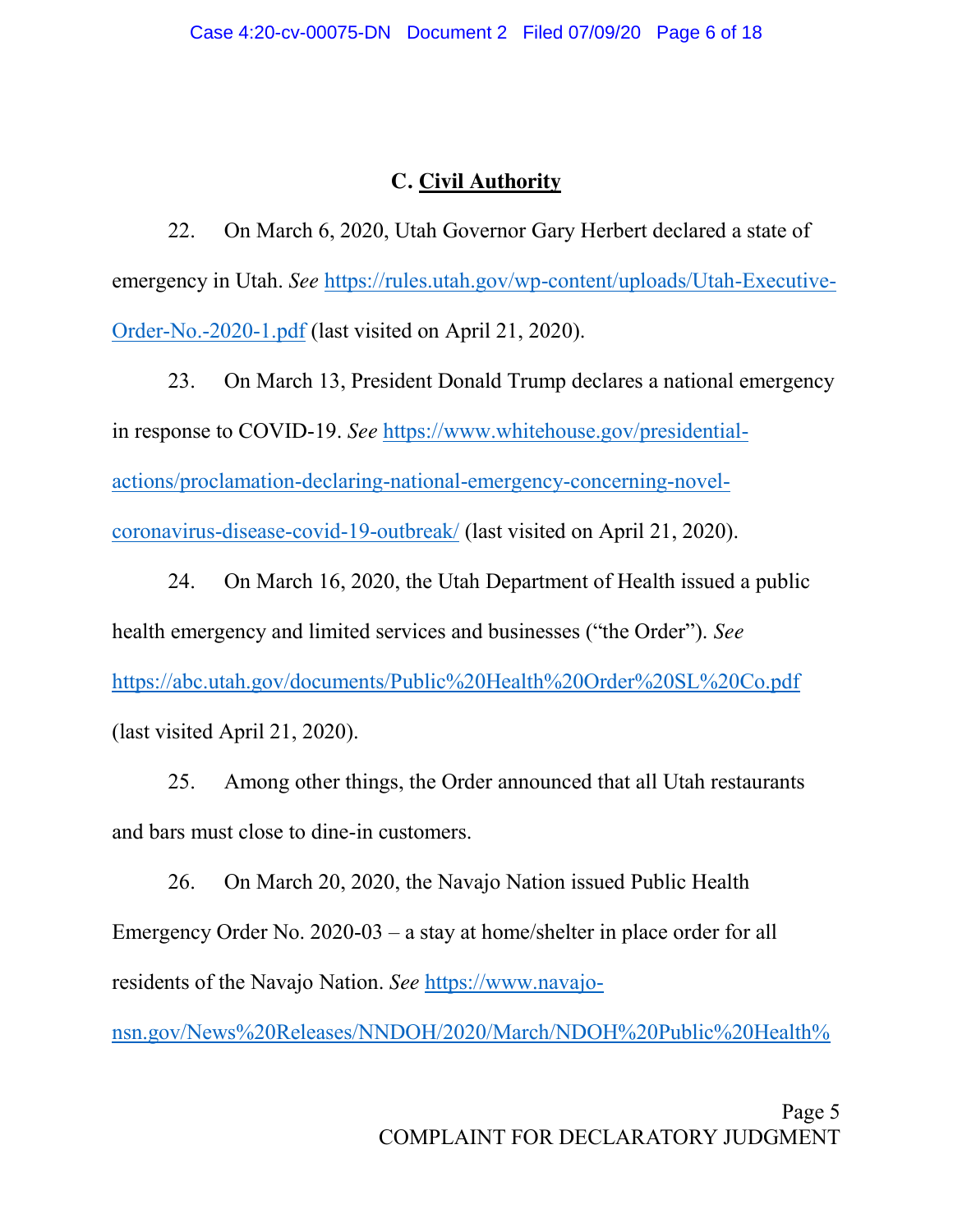20Emergency%20Order%202020-003%20Dikos%20Ntsaaigii-19.pdf (last visited April 22, 2020).

27. On March 23, 2020, the Insurance Commissioner of Utah, Todd E. Kiser, issued Bulletin 2020-2, detailing guidance for business interruption claims related to COVID-19, stating that the "Department urges insurers to promptly process and pay claims related to earthquake or COVID-19 – particularly claims for business interruption losses – to minimize the impact to insureds." *See*  <https://insurance.utah.gov/wp-content/uploads/2020-2Signed.pdf> (last visited April 21, 2020).

28. On March 27, 2020, Utah Governor Gary Herbert issued a "Stay Safe, Stay Home" directive for Utah. *See* [https://coronavirus.utah.gov/full-text](https://coronavirus.utah.gov/full-text-governors-stay-home-stay-safe-directive/)[governors-stay-home-stay-safe-directive/](https://coronavirus.utah.gov/full-text-governors-stay-home-stay-safe-directive/) (last visited April 21, 2020).

29. On March 29, 2020, the Navajo Nation issued Public Health Emergency Order No. 2020-04 – extending the March 20, 2020 order and implementing a curfew for all Navajo Nation members. S*ee* [https://www.navajo](https://www.navajo-nsn.gov/News%20Releases/NNDOH/2020/March/NDOH%20Public%20Health%20Emergency%20Order%202020-004%20Dikos%20Ntsaaigii-19.pdf)[nsn.gov/News%20Releases/NNDOH/2020/March/NDOH%20Public%20Health%](https://www.navajo-nsn.gov/News%20Releases/NNDOH/2020/March/NDOH%20Public%20Health%20Emergency%20Order%202020-004%20Dikos%20Ntsaaigii-19.pdf) [20Emergency%20Order%202020-004%20Dikos%20Ntsaaigii-19.pdf](https://www.navajo-nsn.gov/News%20Releases/NNDOH/2020/March/NDOH%20Public%20Health%20Emergency%20Order%202020-004%20Dikos%20Ntsaaigii-19.pdf) (last visited April 22, 2020).

Page 6 COMPLAINT FOR DECLARATORY JUDGMENT 30. Further, on April 10, 2020 President Trump held the following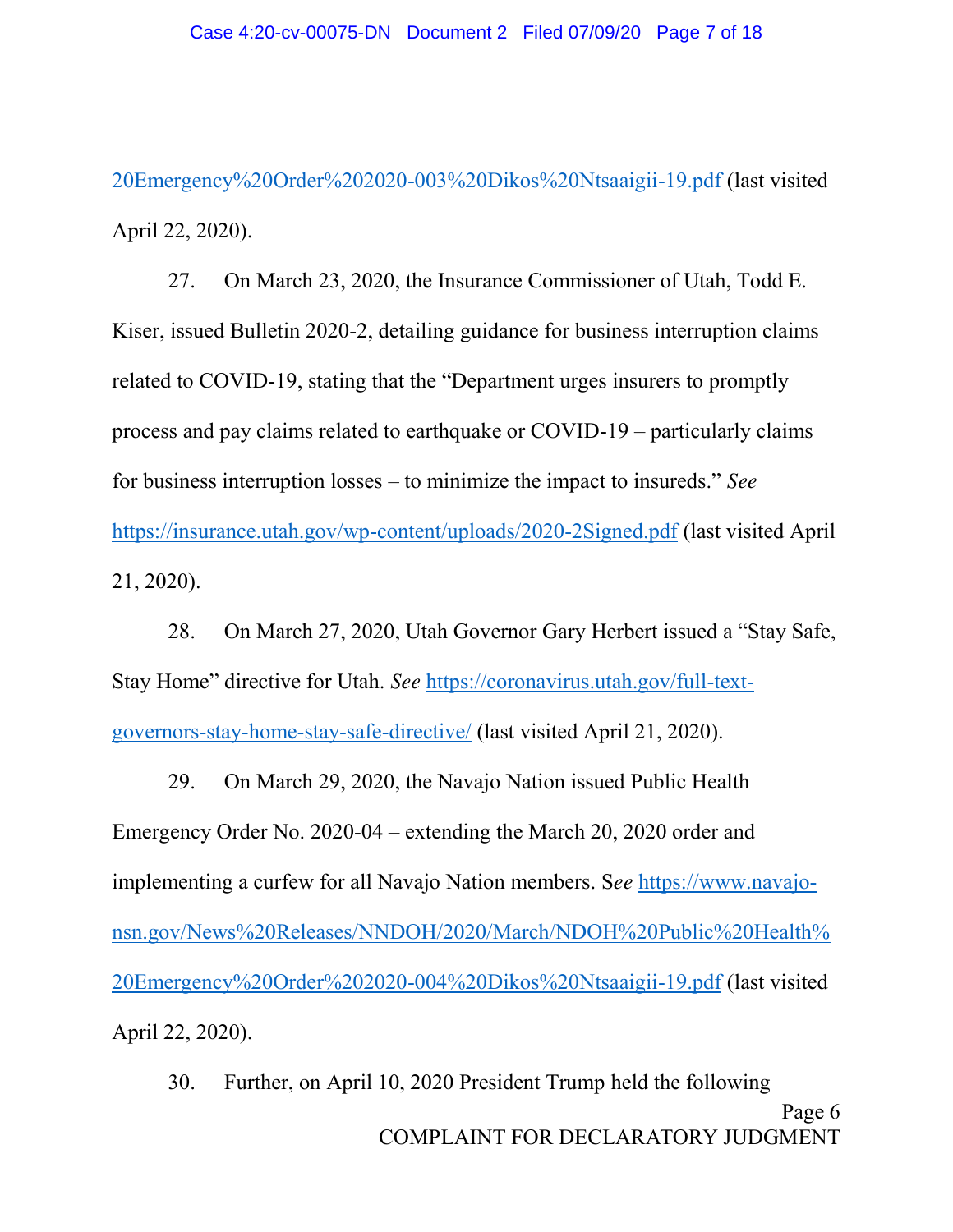exchange:

REPORTER: Mr. President may I ask you about credit and debt as well. Many American individuals, families, have had to tap their credit cards during this period of time. And businesses have had to draw down their credit lines. Are you concerned Mr. President that that may hobble the U.S. economy, all of that debt number one? And number two, would you suggest to credit card companies to reduce their fees during this time?

PRESIDENT TRUMP: Well it's something that we've already suggested, we're talking to them. **Business interruption insurance**, I'd like to see these insurance companies—you know you have people that have paid. When I was in private I had business interruption. When my business was interrupted through a hurricane or whatever it may be, I'd have business where I had it, I didn't always have it, sometimes I had it, sometimes, I had a lot of different companies. **But if I had it I'd expect to be paid**. You have people. **I speak mostly to the restaurateurs**, where they have a restaurant, they've been paying for 25, 30, 35 years, business interruption. They've never needed it. All of a sudden they need it. And I'm very good at reading language. I did very well in these subjects, OK. And I don't see the word pandemic mentioned. Now in some cases it is, it's an exclusion. But in a lot of cases I don't see it. I don't see it referenced. And they don't want to pay up. I would like to see the insurance companies pay if they need to pay, if it's fair. And they know what's fair, and I know what's fair, I can tell you very quickly. But business interruption insurance, that's getting a lot money to a lot of people. And they've been paying for years, sometimes they just started paying, but you have people that have never asked for business interruption insurance, and they've been paying a lot of money for a lot of years for the privilege

Page 7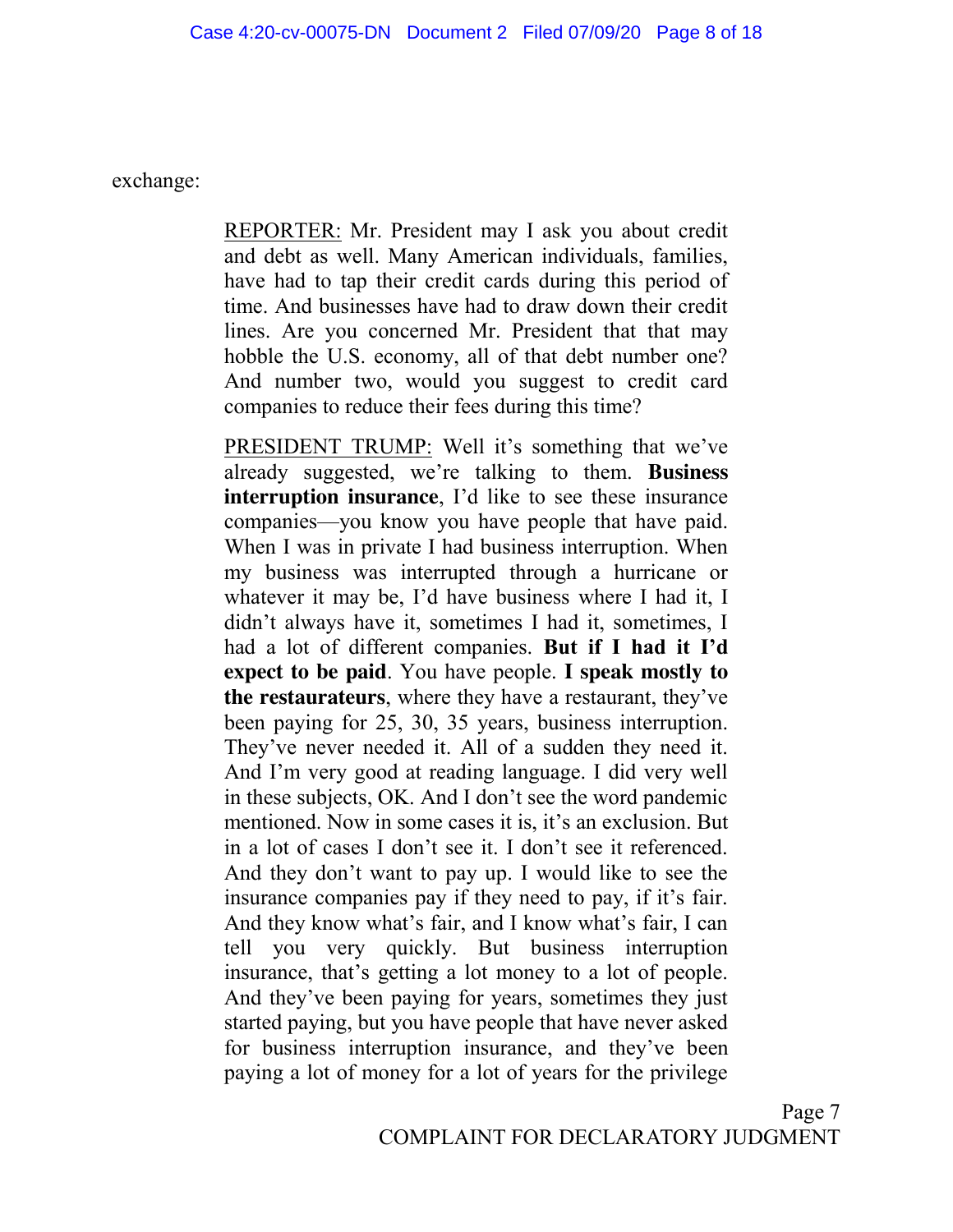of having it, and then when they finally need it, the insurance company says 'we're not going to give it.' We can't let that happen.

*See* [https://www.c-span.org/video/?471115-1/white-house-coronavirus-curve-](https://www.c-span.org/video/?471115-1/white-house-coronavirus-curve-starting-level)

[starting-level](https://www.c-span.org/video/?471115-1/white-house-coronavirus-curve-starting-level) (last visited on April 21, 2020) (58:59 – 1:00:49) (emphasis added).

31. These Orders and proclamations relate to the disruption of Utah businesses, evidence awareness on the part of both state and local governments within Utah that COVID-19 causes damage to property. This is particularly true in places where businesses in conducted, such as Plaintiff's, as the requisite contact and interaction for business to be conducted properly causes a heightened risk of property being contaminated. This disruption of business and series of closures constitute Civil Authority closures.

32. Virtually all of Plaintiff's employees are Navajo and could not come to work after the orders issued by the Navajo Nation instituted shelter in place and quarantine mandates.

33. Based on information and belief, the Defendants have accepted the Policy premiums with no intention of providing any coverage due to a loss and shutdown from a pandemic.

34. A declaratory judgement determining that the coverage provided under the Policy will prevent the Plaintiff from being left without vital coverage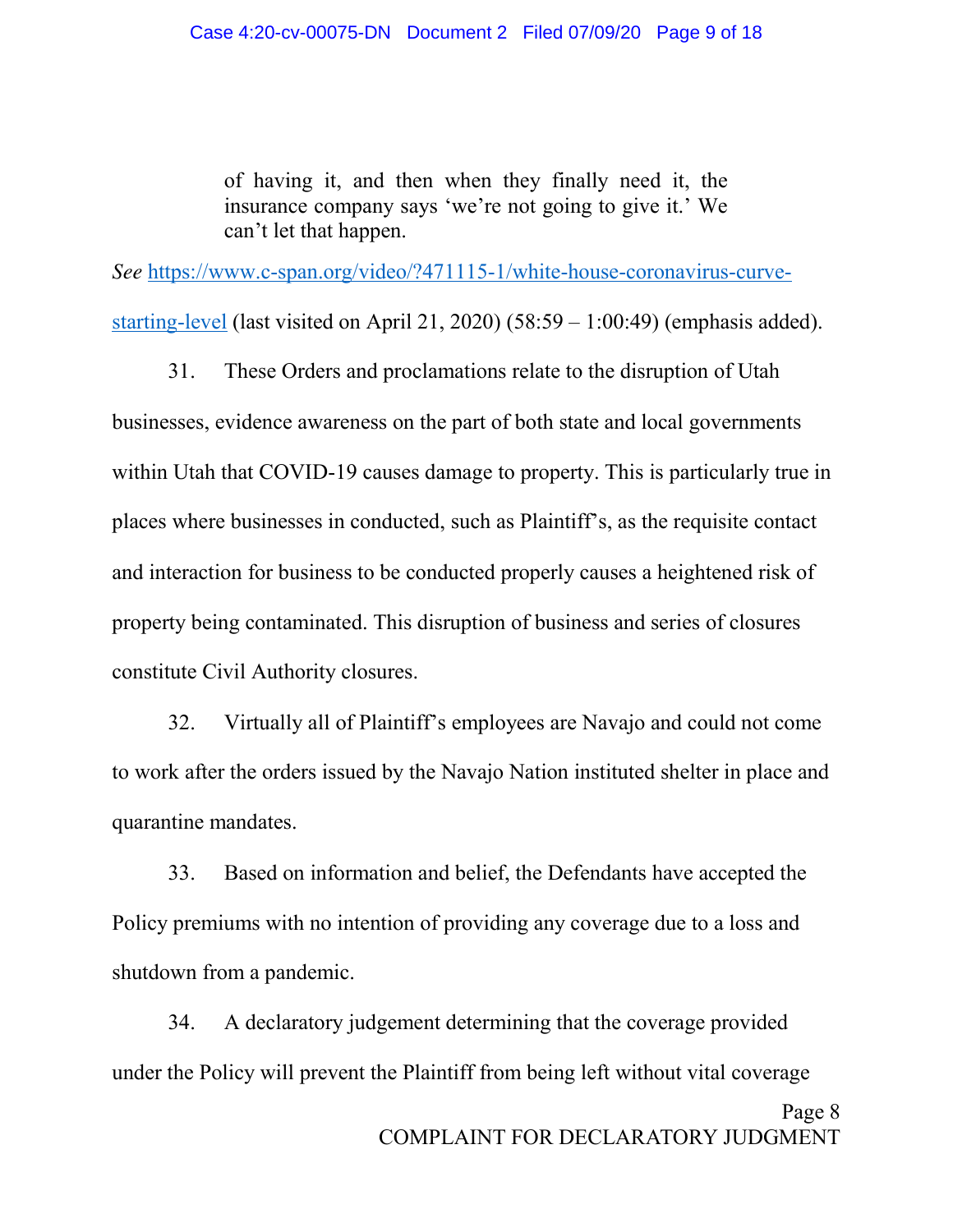acquired to ensure the survival of the business due to the shutdown caused by the civil authorities' response is necessary. As a result of the Civil Authority Order, Plaintiff has incurred, and continues to incur, a substantial loss of business income and additional expenses covered by the Policy.

35. Consequential damages will help cure and mitigate the substantial losses Plaintiff is now facing.

#### **PLAINTIFF'S CLASS ACTION ALLEGATIONS**

36. Plaintiff brings this action as a class action pursuant to Federal Rules of Civil Procedure 23(a) and (b)(3), individually and on behalf of all others similarly situated.

37. Plaintiff seeks to represent nationwide class defined as:

- $\bullet$  All persons and entities within the United States of America that (a) had Business Income coverage under a property insurance policy issued by Defendant; (b) suffered a suspension of business at the premises covered by their insurance policy issued by Defendant; (c) made a claim under their property insurance policy issued by Defendant; and (d) were denied Business Income Coverage from the presence or threat of COVID-19 (the "Nationwide Class").
- Page 9 COMPLAINT FOR DECLARATORY JUDGMENT 38. Plaintiff further seeks to represent, as part of a Utah Subclass, the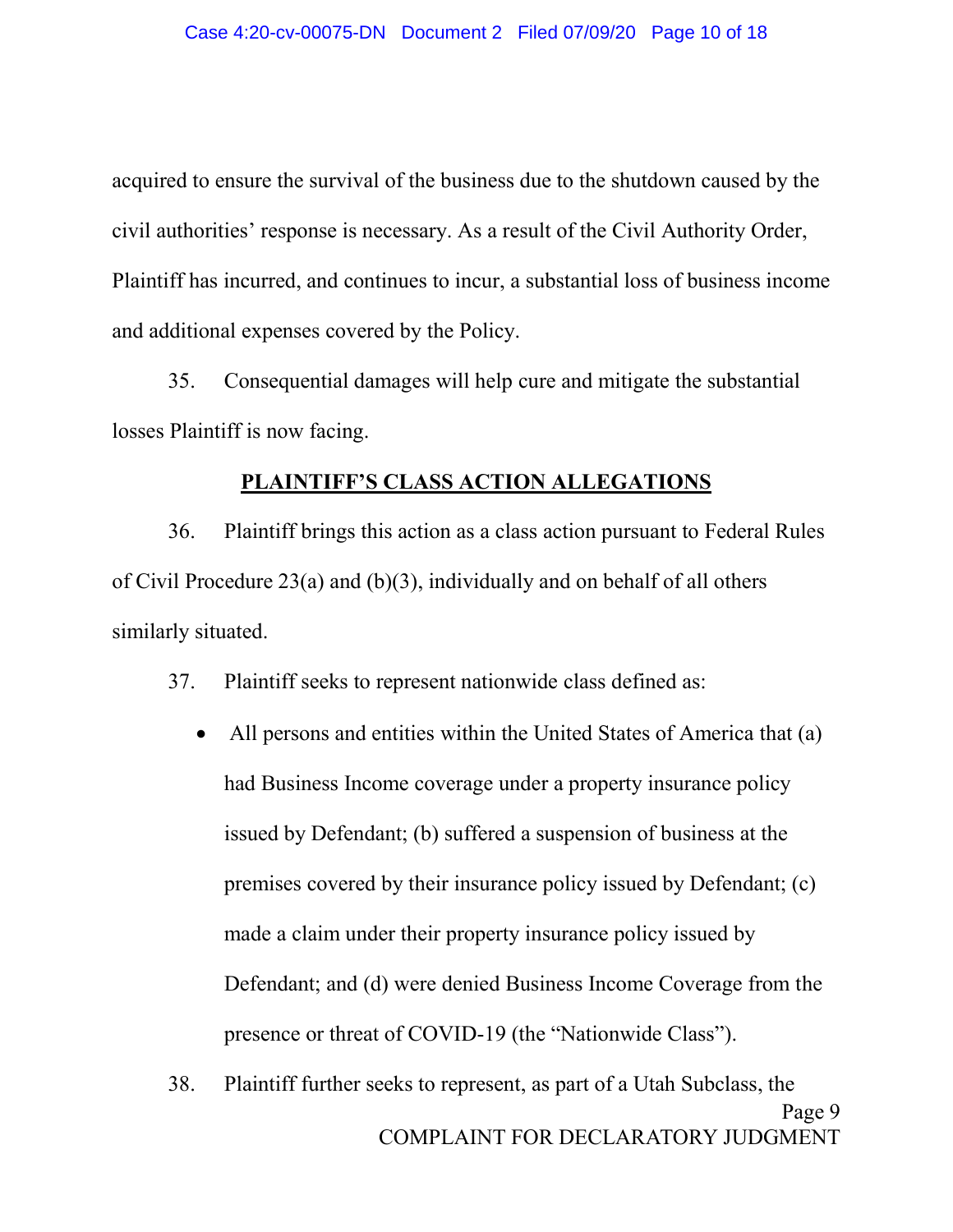following defined persons and entities:

• All persons and entities within the State of Utah that (a) had Business Income coverage under a property insurance policy issued by Defendant; (b) suffered a suspension of business at the premises covered by their insurance policy issued by Defendant; (c) made a claim under their property insurance policy issued by Defendant; and (d) were denied Business Income Coverage from the presence or threat of COVID-19 (the "Utah Subclass").

39. The members of the Nationwide Class and Utah Subclass (hereinafter, "the Class") are so numerous that joinder of all members is impracticable. Defendant has countless customers throughout the country. While the exact number of class members is unknown to Plaintiff at this time and can be ascertained only through appropriate discovery, Plaintiff believes that there are hundreds or thousands of members in the proposed putative class. Other members of the class may be identified from records maintained by Defendant and may be notified of the pendency of this action by mail, using the form of notice similar to that customarily used in class actions.

Page 10 COMPLAINT FOR DECLARATORY JUDGMENT 40. Plaintiff's claims are typical of the claims of the members of the Class as all members of the class are similarly affected by Defendant's wrongful conduct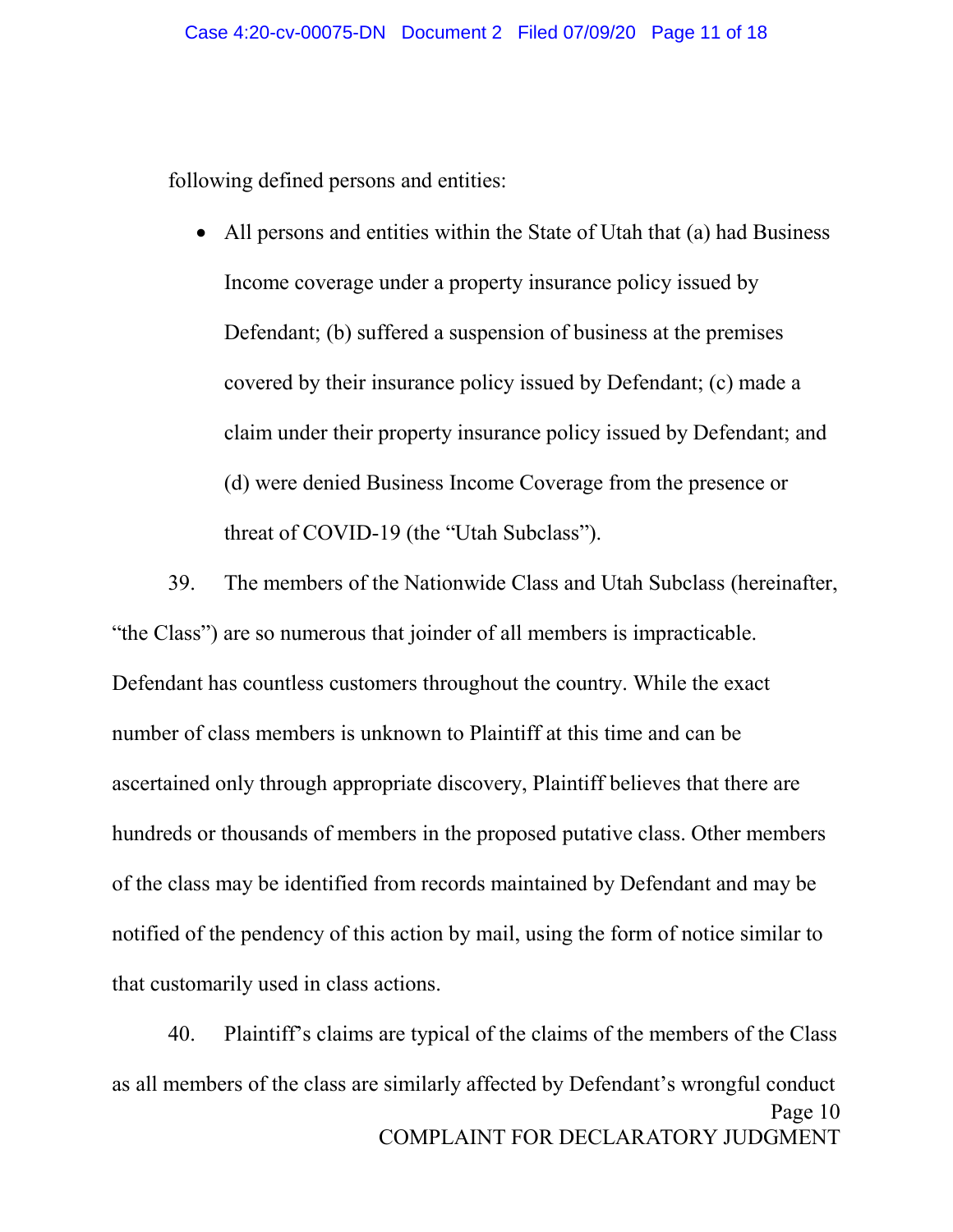that is complained of herein.

41. Plaintiff will fairly and adequately protect the interests of the members of the Class and has retained counsel competent and experienced in class and securities litigation. Plaintiff has no interests antagonistic to or in conflict with those of the Class.

42. Common questions of law and fact exist as to all members of the class and predominate over any questions solely affecting individual members of the class, such as, *inter alia*, whether Defendant acted unlawfully by denying claims stemming from the closure of businesses and loss of businesses resulting from Civil Authority orders.

43. A class action is superior to all other available methods for the fair and efficient adjudication of this controversy since joinder of all members is impracticable. Furthermore, as damages suffered by individual class members may be relatively small, the expense and burden of individual litigation make it impossible for members of the Class to redress individually the wrongs done to them. There will be no difficulty in the management of this action as a class action.

#### **FIRST CAUSE OF ACTION**

# Page 11 COMPLAINT FOR DECLARATORY JUDGMENT **DECLARATORY RELIEF – BUSINESS INCOME COVERAGE (On behalf of the Nationwide Class, or alternatively the Utah Subclass)**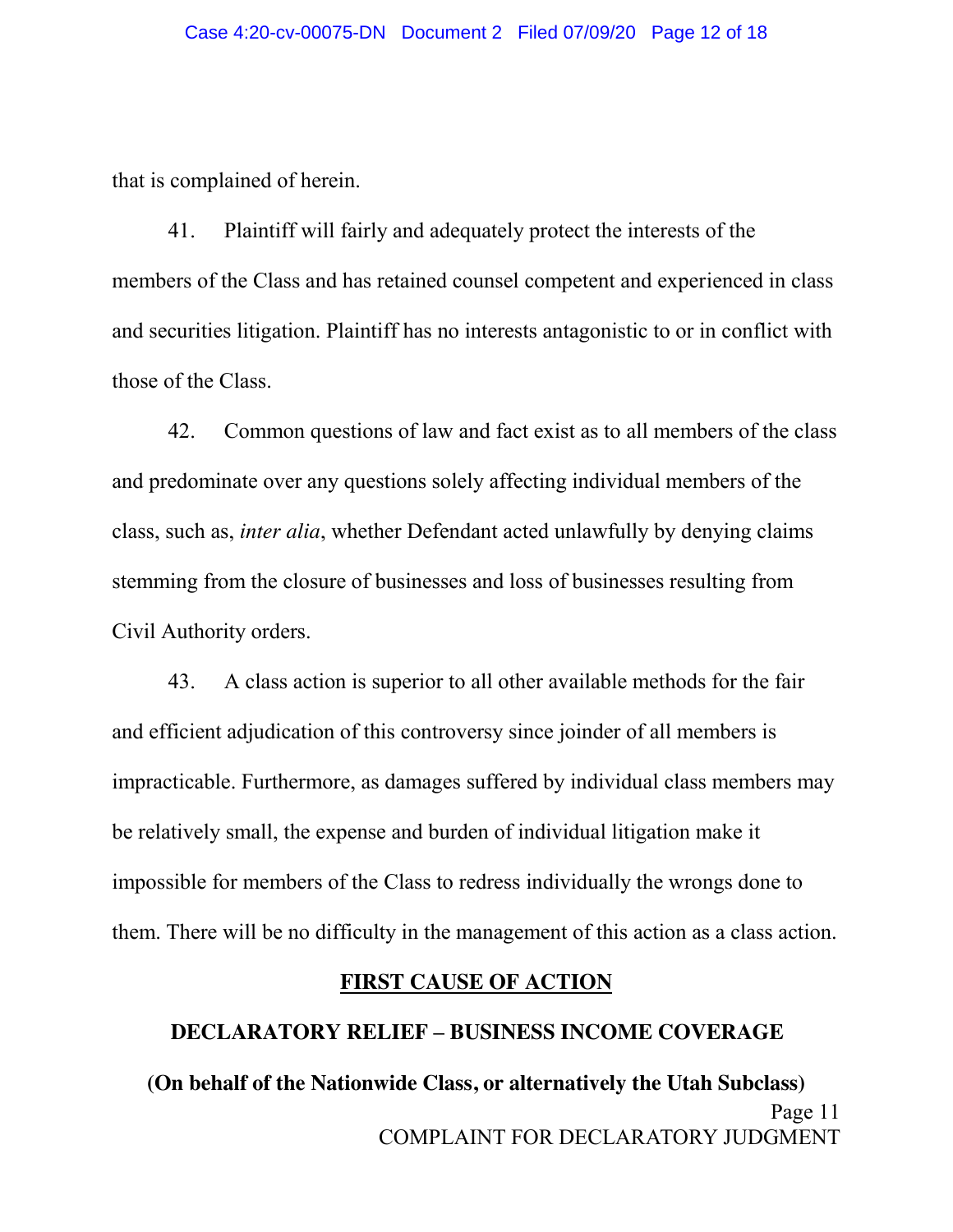44. Plaintiff re-alleges and incorporate by reference into this cause of action each and every allegation set forth in each and every paragraph in this Complaint.

45. Plaintiff brings this count individually and on behalf of the other members of the Nationwide Class, or alternatively individually and on behalf other members of the Utah Subclass.

46. Plaintiff's Hartford Policy, as well as those of the other Class members, are contracts under which Defendant was paid premiums in exchange for its promise to pay Plaintiff and the other Class members' losses for claims covered by the aforementioned policies.

47. Plaintiff and the other Class members have complied with all applicable provisions of the policies, and yet Defendant has abrogated its insurance coverage obligations pursuant to the policies clear and unambiguous terms and has wrongfully and illegally denied insurance claims.

48. The Declaratory Judgment Act, 28 U.S.C. § 2201(a), provides that in "a case of actual controversy within its jurisdiction . . . any court of the United States . . . may declare the rights and other legal relations of any interested party seeking such declaration, whether or not further relief is or could be sought."

Page 12 COMPLAINT FOR DECLARATORY JUDGMENT 49. Defendant has denied claims related to COVID-19 on a uniform and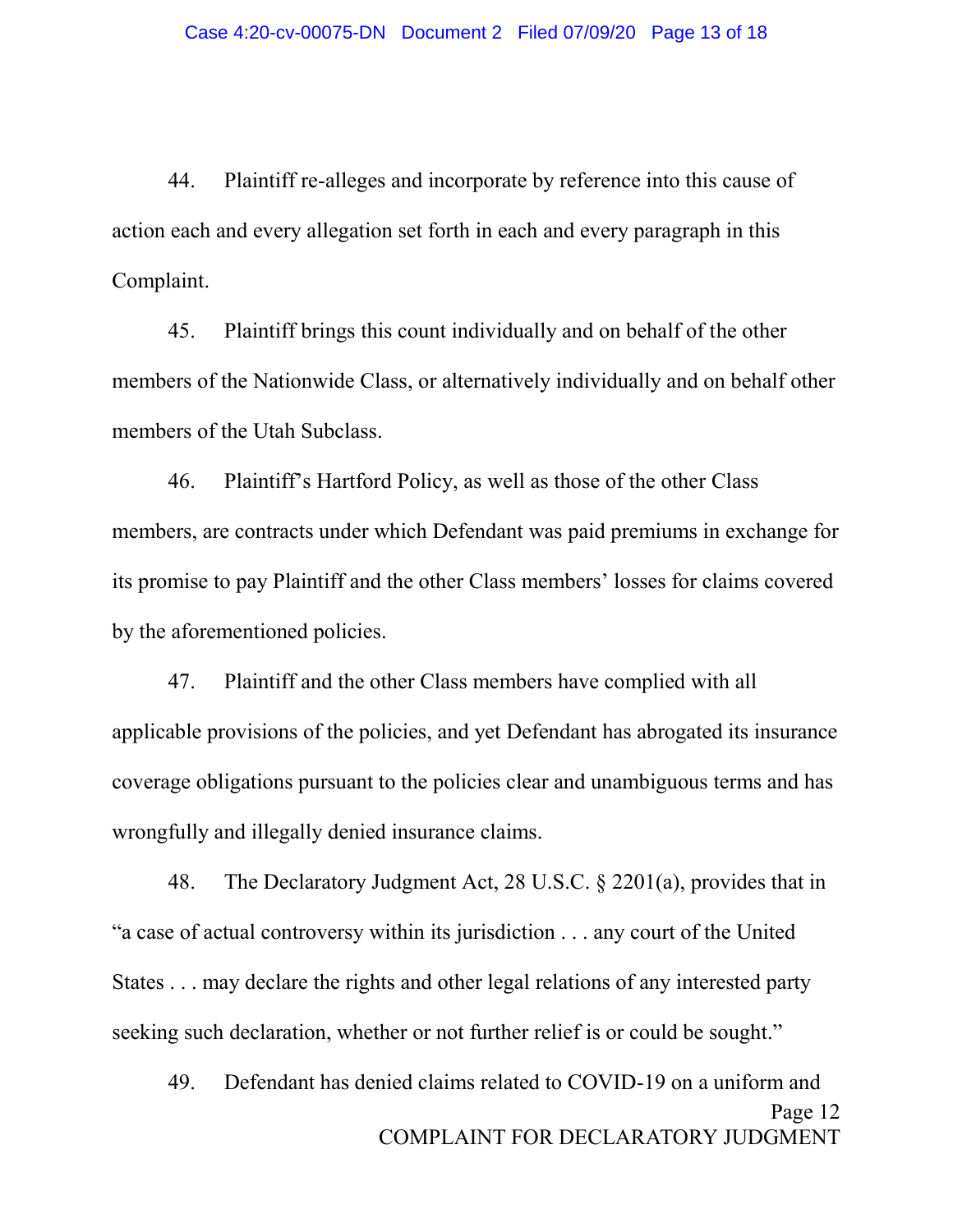class wide basis, without individual bases or investigations, such that the Court can render declaratory judgement irrespective of whether members of the Class have filed a claim.

50. An actual controversy has arisen between Plaintiff and the Defendant as to the rights, duties, responsibilities and obligations of the parties under the Policy in that Plaintiff contends and, on information and belief, the Defendant disputes and denies that:

- The Order constitutes a prohibition of access to Plaintiff's Insured Property;
- $\bullet$  The prohibition of access by the Order has specifically prohibited access as defined in the Policy;
- The Policy's Exclusion of Loss Due to Virus or Bacteria does not apply to the business losses incurred by Plaintiff here.
- $\bullet$  The Order triggers coverage;
- The Policy provides coverage for any current and future Civil Authority closures due to physical loss or damage from COVID-19;
- The Policy covers physical damage done by COVID-19 causing risk of death at Plaintiff's Insured Property;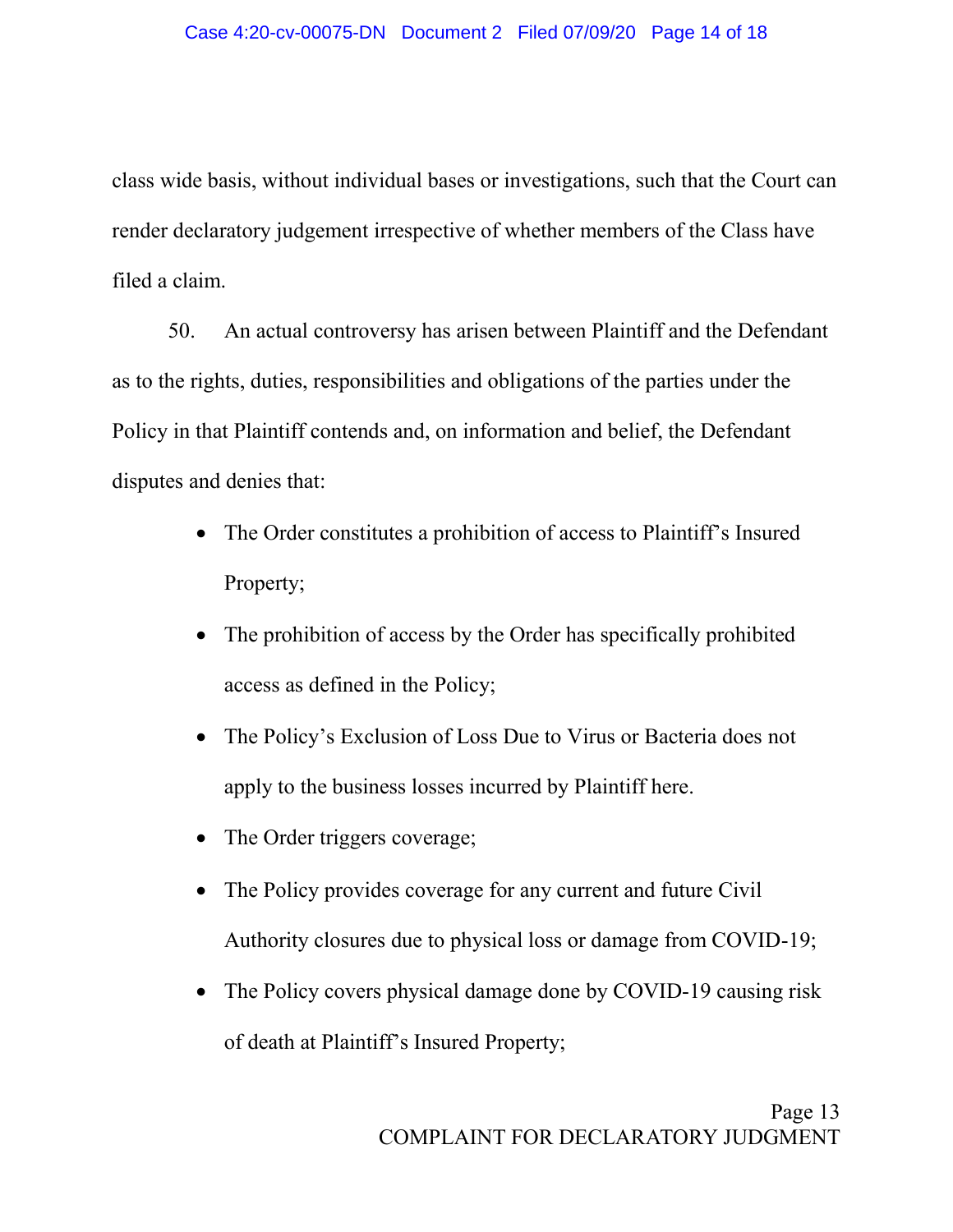- The Policy provide business income coverage in the event that COVID-19 has directly or indirectly caused a loss or damage at the insured premises or immediate area of the Insured Property; and
- $\bullet$  Resolution of the duties, responsibilities, and obligation of the parties is necessary as no adequate remedy at law exists and a declaration of the Court is needed to resolve the dispute and controversy.

51. Plaintiff seeks a Declaratory Judgement to affirm that the closures due to COVID-19 and the Orders closing businesses throughout the country trigger coverage of the Policy and the policies of the Nationwide Class.

52. Plaintiff further seeks a Declaratory Judgement to affirm that the Policy, and the policies of the Nationwide Class members, provides coverage to Plaintiff and Nationwide Class members for any current and future Civil Authority closures due to physical loss or damage from COVID-19.

#### **SECOND CAUSE OF ACTION**

# **BREACH OF DUTY UNDER THE IMPLIED COVENANT OF GOOD FAITH AND FAIR DEALING**

### **(individually, and on behalf of the Utah Subclass)**

Page 14 COMPLAINT FOR DECLARATORY JUDGMENT 53. Plaintiff re-alleges and incorporate by reference into this cause of action each and every allegation set forth in each and every paragraph in this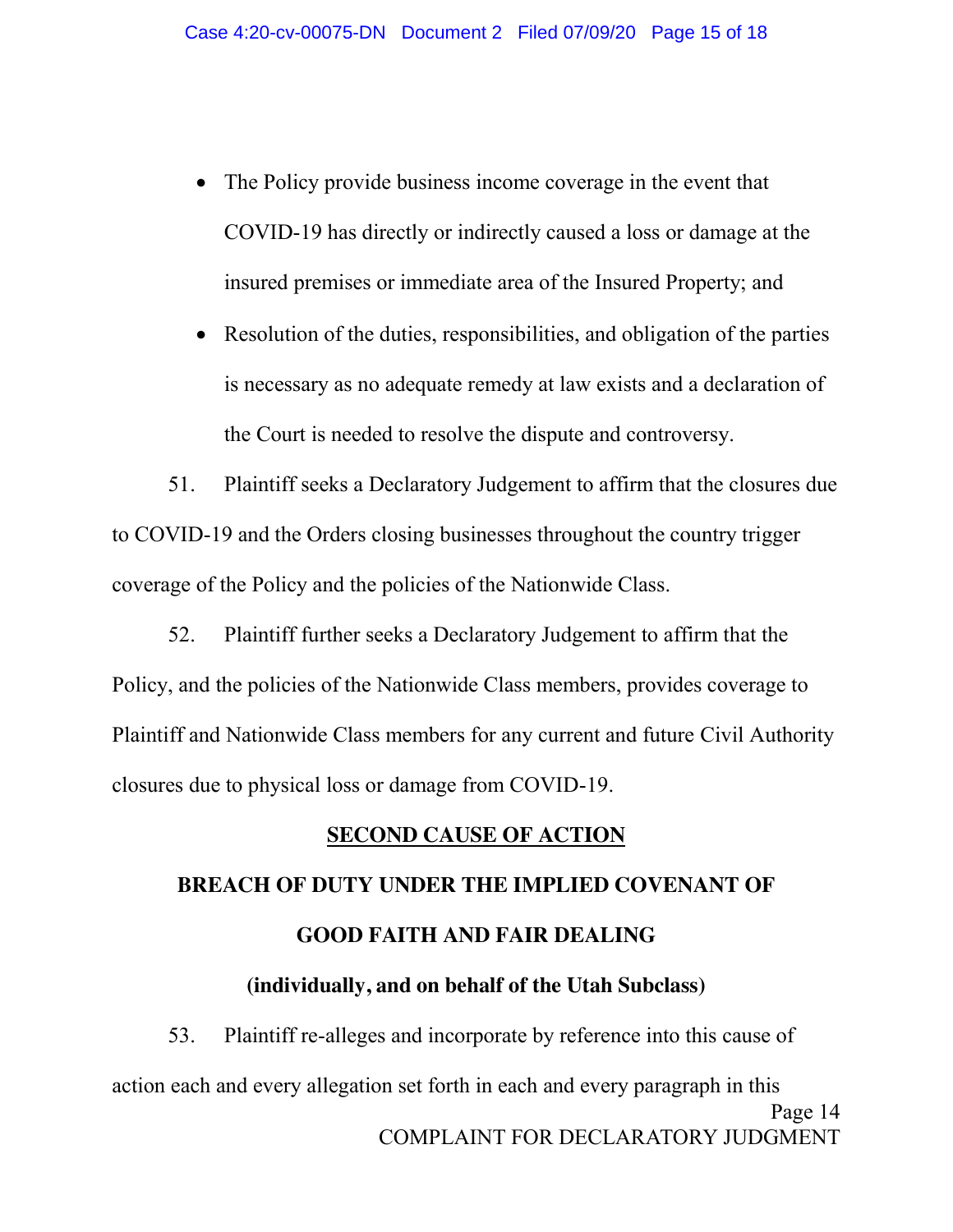#### Complaint

54. Plaintiff brings this count individually and on behalf of the other members of the Utah Subclass.

55. By merely handwaving away the Civil Authority additional coverage section of Plaintiff's claim, Defendant has failed to conduct a reasonable investigation into the claim.

56. Utah Code R590-190-9(5) articulates that when an insurance company operating within Utah refuses to pay a claim without conducting a reasonable investigation, it is misleading, deceptive, unfairly discriminatory, or overreaching in the settlement of claims.

57. By acting in an unfair, discriminatory or misleading manner in Utah in their contractual duties, Defendant has breached their duty under the implied covenant of good faith and fair dealing.

58. By acting in such a manner, Defendant is depriving Plaintiff and the Utah Subclass their contractually negotiated rights to insurance coverage.

59. Plaintiff seeks consequential damages from Defendant for himself and the Utah Subclass for damages that flow from defendant's breach leading to an indefinite delay in insurance payout.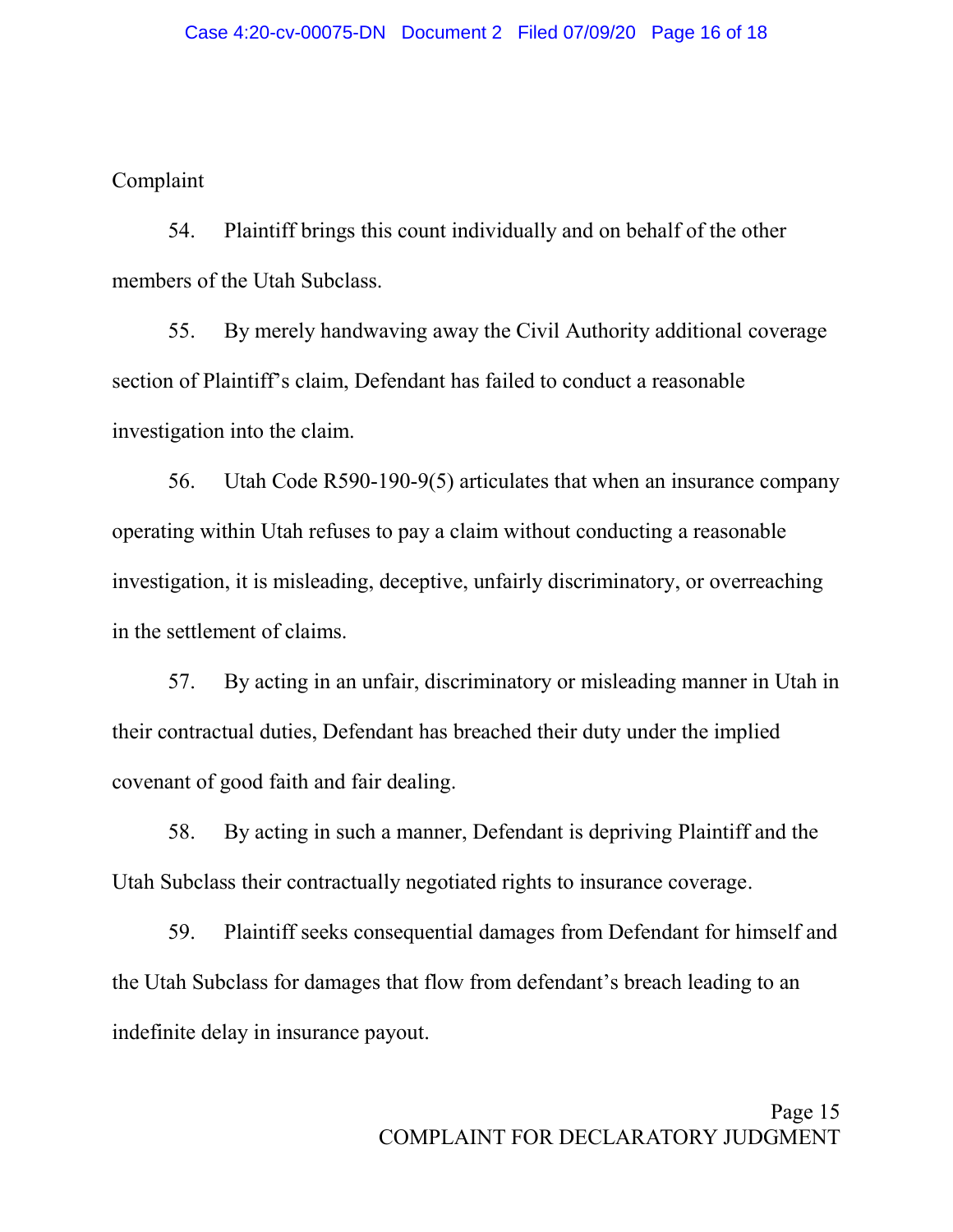#### **RELIEF REQUESTED**

WHEREFORE, Plaintiff herein plays as follows:

1) For a declaration that the Order constitutes a prohibition of access to Plaintiff's Insured Property.

2) For a declaration that the prohibition of access by the Order is specifically prohibited access as defined in the Policy.

3) For a declaration that the Order triggers coverage under the Policy.

4) For a declaration that the Policy provides coverage to Plaintiff and Class Members for any current, future and continued civil authority closures of restaurants in Philadelphia County due to physical loss or damage directly or indirectly from the COVID-19 under the Civil Authority coverage parameters.

5) For a declaration that the Policy provides business income coverage in the event that COVID-19 has directly or indirectly caused a loss or damage at the Plaintiff and Class Members' Insured Property or the immediate area of the Insured Property.

6) For consequential damages from Defendants to compensate for the indefinite delay in insurance payout.

7) For such other relief as the Court may deem proper.

#### **TRIAL BY JURY IS DEMANDED**

Page 16 COMPLAINT FOR DECLARATORY JUDGMENT